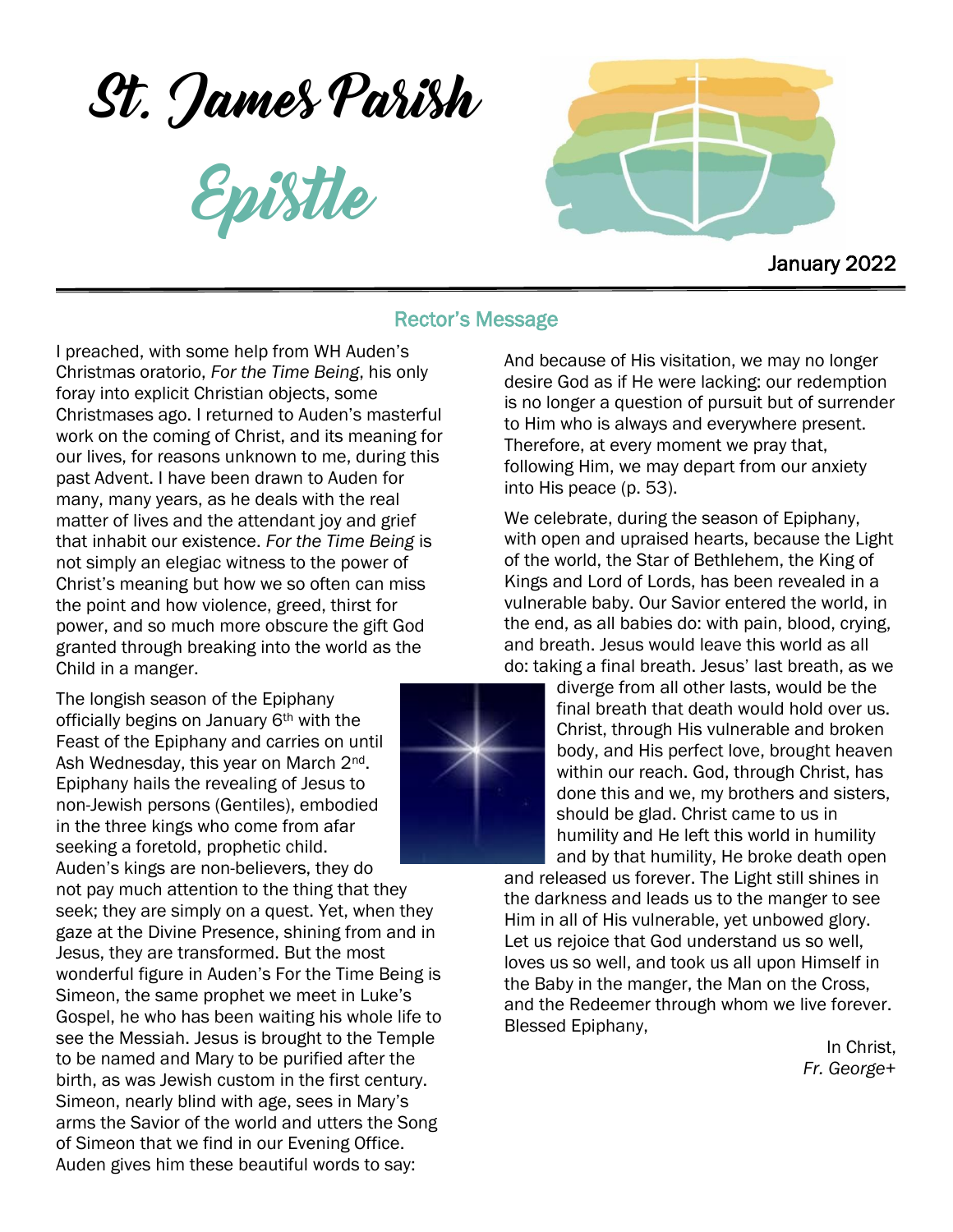# Warden's Corner

Every year on the 2nd weekend of December between Thanksgiving and Christmas I take time to recharge my batteries by going on retreat.

One of my meditation readings asked me to contemplate this quote and question. From Thomas Macaulay: "The measure of a person's real character is what they would do if he knew they could never be found out."

Remember the tale about the poor, tired shoemaker who cut out his last bit of leather and awoke to find a beautiful pair of shoes sewn for him? Night after night two little elves secretly worked from midnight to dawn sewing shoes to help the old craftsman. Helping the shoemaker without his knowing who they were made the elves very happy, and they danced and sang as they worked away. These elves knew their reward was in the doing of the good deed, not in the discovery of them doing it.

There was also a Hallmark movie from 2003 about the anonymous person giving gifts, money and wishes. A reporter was sent on assignment to find who this person was and write an article exposing the person. The reporter eventually tracked down man responsible for these acts of kindness who worked at an orphanage. After talking and walking a while in that man's shoes, she wrote the article without exposing him. It was just the right thing to do.

What secret gift of kindness can I give today?

Now please join me in thanking Mimi Hostetter, Robyn Shover, and Co-Warden Kim Pereira who are rotating off the Vestry this year. It was a pleasure to serve with each and every one of you. When you see them take time to thank them for their service to St. James.

Wishing everyone a *Merry Christmas*. And while we enjoy the commercial side with Santa, gifts and family gatherings, let's take time to remember the true meaning of Christmas. The birth of our Lord and savior Jesus Christ.

*Jim Wilkie,* Vestry Co-Warden

## Join us for worship on New Year's Day: *Feast of the Holy Name*



On Saturday, January 1<sup>st</sup>, at 11 a.m. in the chapel we will celebrate the Feast of the Holy Name of Jesus with Eucharist. Please join us for this day that marks the beginning of our new year, but celebrates Jesus, the Christ.

A short reflection will precede the celebration of Holy Communion, with prayers for healing following. Come lay your challenges and joys at the feet of our Savior. This service is in person only and will not be livestreamed.

# Church School update

In December we learned about Advent and different Christmas traditions across the world!

For the month of January we will be learning Lessons from the Gospel of John including the First People in Jesus's Ministry, Jesus Shows His Power in Cana and at the Temple, Nicodemus Pays a Secret Visit, and The Woman at the Well Spreads the Word.

We will also be continuing with Deacon Doug and our Children's Choir as we learn new songs and music!

Friendly reminder there will be NO Church School January 2<sup>nd</sup> due to Christmas school breaks. We will resume Church School January 9, 2022!

As always, please feel free to email me with any questions at [amy.sjyouthminister@gmail.com](mailto:amy.sjyouthminister@gmail.com) !!

# Children and Youth MLK Day of Service

Following the service on January 16th, we are inviting all children and youth to join us from 11:30 am–12:30 pm to engage in a service activity to benefit our St. James church. MLK Day of Service is a long-standing tradition to provide service to the community honor of the late Dr. Martin Luther King Jr. We'll learn about the day followed by a service activity.



We hope to see you there! As always, please feel free to email me with any questions! [amy.sjyouthminister@gmail.com](mailto:amy.sjyouthminister@gmail.com)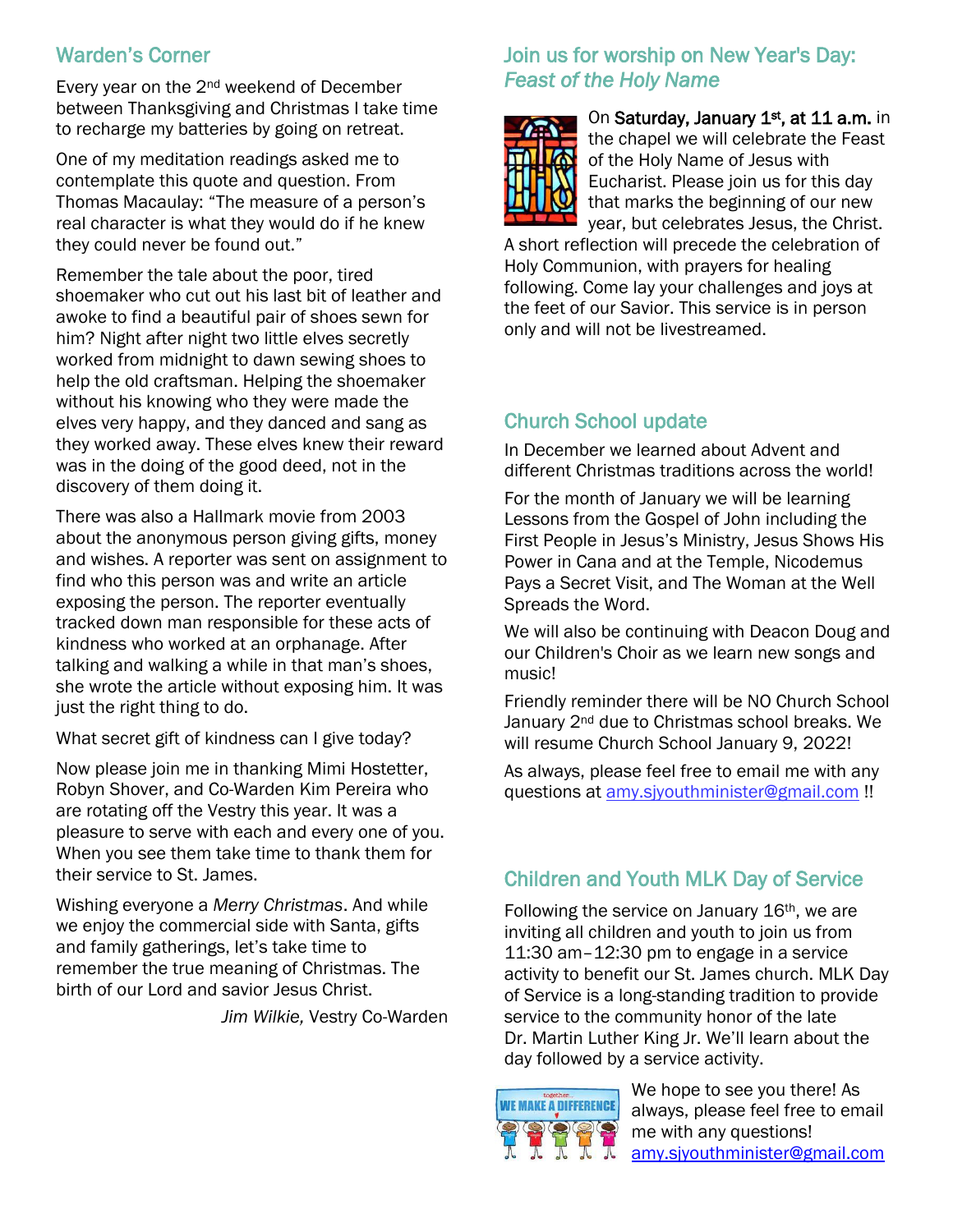# From the Deacon's bench

#### New Year's Resolutions

Did you make any New Year's resolutions this year? Have you ever thought about resolving to improve your inner spiritual state?

The great Russian novelist Leo Tolstoy once said, "If you are not happy with your life, you can change it in two ways: either improve the conditions in which you live or improve your inner spiritual state. The first is not always possible, but the second is." In any year of our lives, we may face many situations and conditions that we can't avoid. Job loss, illness, car accidents, rejection by loved ones — all are storms that sweep over us

from time to time, and we can do little to control them.

Life comes at you fast. Many of you probably remember that tag line from a series of TV commercials. My problem was that I remembered the tag line but forgot the product. A few

minutes on the Internet told me that the commercials were for Nationwide (is on your side) insurance. In my favorite of the series, a man pushes a toddler up on a swing. When the swing returns, the toddler has been transformed into a teenager. The startled dad gets knocked over by the change in weight and age. Most of these funny ads carry a serious message. Life does come at you fast. Sometimes your life can change in an instant. Your comfortable world is shattered, and you wonder if it will ever be the same.

Over the skies of North Vietnam, life came fast at Navy Pilot Bill Shoemaker. Shot down and captured, Bill spent 8 years as a POW. During that time Bill's captors put him through more physical and mental torture than would seem bearable. For three years he was kept in solitary confinement, only able to communicate with other prisoners by tapping in code. Abbreviations allowed short messages to have greater meaning. "GBU" meant "God bless you". Sort of an early version of texting. Bill believes that these short messages helped him keep his sanity.

Also, to keep his mind active in the solitude, Bill would imagine the house he wanted to build when he got back home. He laid out elaborate blueprints in his imagination, counting the number of bricks and board feet of lumber he would need to complete his house. Once he had the whole picture complete, he would change the plans by moving a fireplace, requiring a revision in the drawing. Bill did come home and was able to build his dream house. His belief in the future and support from his fellow prisoners got him through most difficult of ordeals.

It might surprise you to learn that Bill's story was part of a PBS documentary on happiness. His story was used to illustrate resilience, the ability to recover from adversity. Many people like Bill, when asked if they could choose to erase these difficult episodes from their life, say "No". Surviving these terrible situations helped transform their lives. They had a stronger sense of purpose and better appreciation for all that life

> had to offer. Of course, we know that many veterans have a difficult time adjusting to civilian life and we must do all we can to support them in any way possible. There's always hope that lives can be changed.

Let's recall the quote from Tolstoy: "If you are not happy with your life, you can

change it in two ways: either improve the conditions in which you live, or improve your inner spiritual state. The first is not always possible, but the second is." How might we improve our inner spiritual state? We can pray for those who persecute us, love both God and neighbor, and work to improve the world around us. Best of all, the Lord will help us in these efforts, because God's promise is always true: "You are precious in my sight, and honored, and I love you. Do not fear, for I have redeemed you; I have called you by name and you are mine (Isaiah 43)." *Doug Engwall*, Deacon

# Feast of the Epiphany celebration

On Thursday, January 6th at 7 pm, we celebrate the Feast of the Epiphany of our Lord. Epiphany commemorates the revelation of Christ to all of God's people, as the three kings from distant lands, not of Israel, come to find the young Jesus. Matthew seems to depict Jesus as older than an infant by the time three Magi from the East come to find Him, the Child of God. Deacon Doug will help us celebrate with songs for the Epiphany

and we will share Holy Eucharist and a time for children. Children and families are encouraged to come, invite your neighbors – people of all ages are invited.



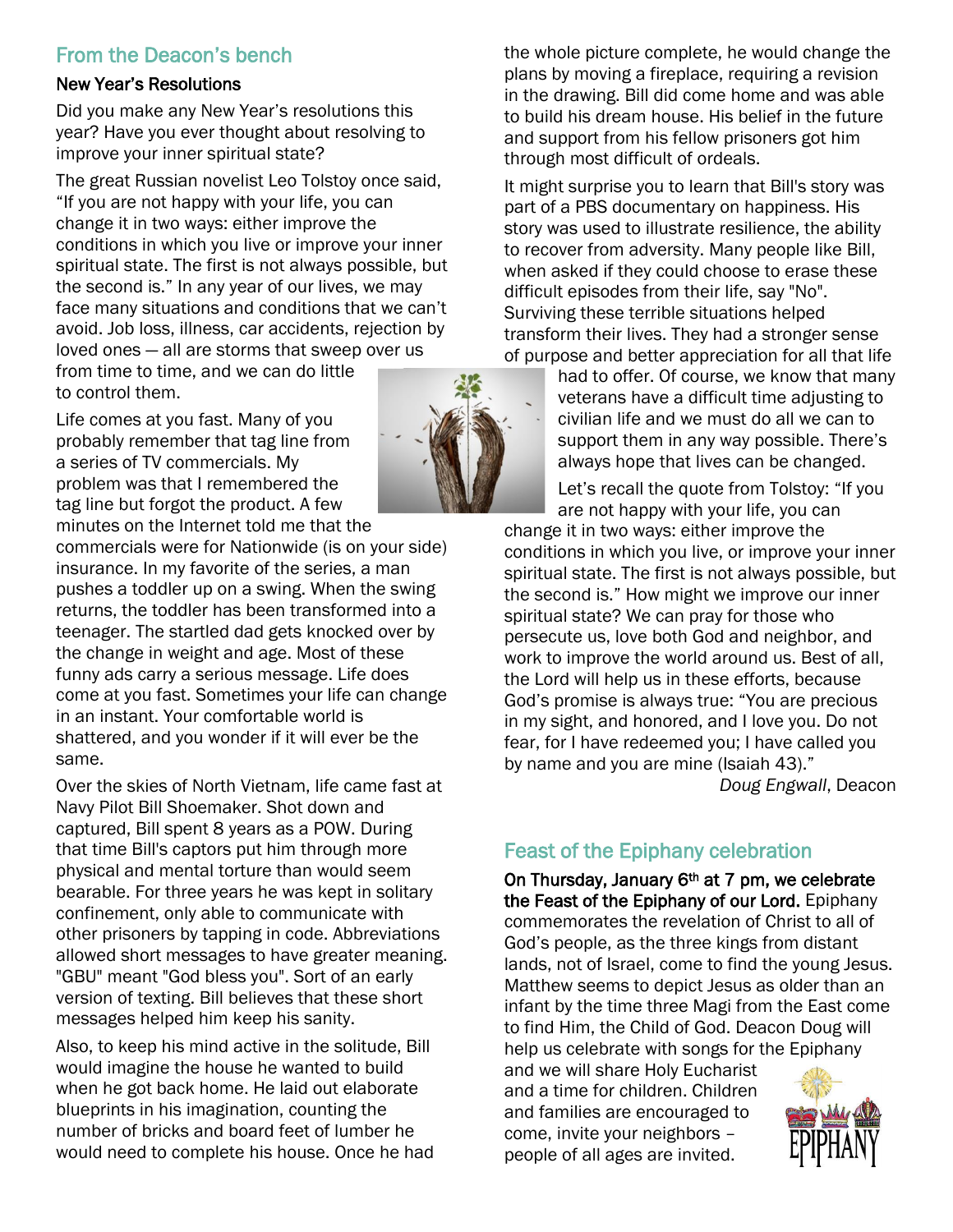## Annual Meeting-January 30th, 11 a.m.

An Annual Meeting is something that every Episcopal parish in the Protestant Episcopal Church in the USA (ECUSA, the Episcopal Church) is required to conduct each year, via the Constitution and Canons of ECUSA. Annual Meetings do not sound like a lot of fun, I know, but they are vital to St. James Parish capably and responsibly managing our fiscal and common life together. Article III and IV of our bylaws, revised in 2013 (with a few important amendments since), require that we have at least  $\frac{1}{4}$  of our voting membership in attendance to have a "quorum." Our quorum is the minimum number of members necessary for valid voting to take place.

When we held our Annual Meeting last January, we were in dire depths of COVID. This year, for better or worse, we are still dealing with COVID, but, at the same time, have tried to get back to a more normal routine in our parish life, as you likely have in your home lives. We conducted last January's Annual Meeting both in person and via Zoom and we will again this year. We are still in a time of uncertainty and it would be easy to give ourselves over to fear and despair. As we gather to hear about the common life of our parish and pass our 2022 budget, my prayer is that we all hold onto the constant grace and continual Presence of God in our Lord Jesus Christ.

We face some potentially difficult, yet necessary, decisions this year. Even as we begin to experience the arrival of new members and lots of buzz and activity around the parish and in church school, our current budget projections are not what we had hoped. Over the last few years, we have experienced a significant loss of pledge income through the death of members and the departure of others. Our per–household pledge, on a positive note, has gone up significantly over the years. We are very optimistic about the future and see possible new growth on the horizon, but these things take time. In the meantime, we must be responsible about how we spend and allocate our resources. So, your presence at our Annual Meeting and your prayers are very much desired.

Please plan to join us on Sunday, January 30<sup>th</sup>, following the 10:15 service, for the St. James Parish Annual Meeting. You can come to 10:15 service and stay to participate from the pews or return home and participate on Zoom. Thank you for all that you do to be Christ's light in and from this place.

# Conversations on World Religions & Faith: Buddhism

On Thursday, January 27<sup>th</sup>, as part of our continuing series on World Religions, The

Venerable Shim Bo will present on Buddhist practices and teachings and lead us through some rudimentary practices of



Buddhist meditation. Please register at <https://bit.ly/StJamesBuddhism> so that we can send you a link the day before the event.

The Venerable Shim Bo (Sacred Heart) 심보스님 is a Zen Buddhist Monk/Priest who serves as the Abbot and Spiritual Director of White Lotus Haven Zen of Connecticut, Inc. (WLHZ) In this role, he provides Zen Buddhist teachings that include; meditation instruction, sutra study, spiritual guidance, and support, chanting instruction, and zen liturgy for individuals and groups. Venerable Shim Bo directs the development and cultivation of ongoing WLHZ programming and is the Sangha representative to Buddhist-specific associations and the community at large.

Venerable Shim Bo is a fully trained and sanctioned spiritual director who has been providing individuals spiritual guidance and support since 2002 and is engaged in university chaplaincy, is a teacher/mentor for prisoners, and works with Buddhist Global Relief that works to combat chronic hunger and malnutrition and much more.

# Angel Giving Tree THANK YOU!

The spirit of caring and of generosity was so evident at St. James this Advent. This parish fulfilled the Christmas wishes of children and adults at the Friendship Service Center and through Farmington Community Services in record numbers. It was evident that you made



purchases with loving hearts. Two **et Tree** cars were filled without an inch to spare to make the deliveries to

the two organizations. The gifts were received with delight by their representatives. The St. James 2021 Angel Tree project was a huge success, and your co-chairs send a hearty thank you and a wish for a happy and healthy New Year! Dona Waugh & Linda Larkin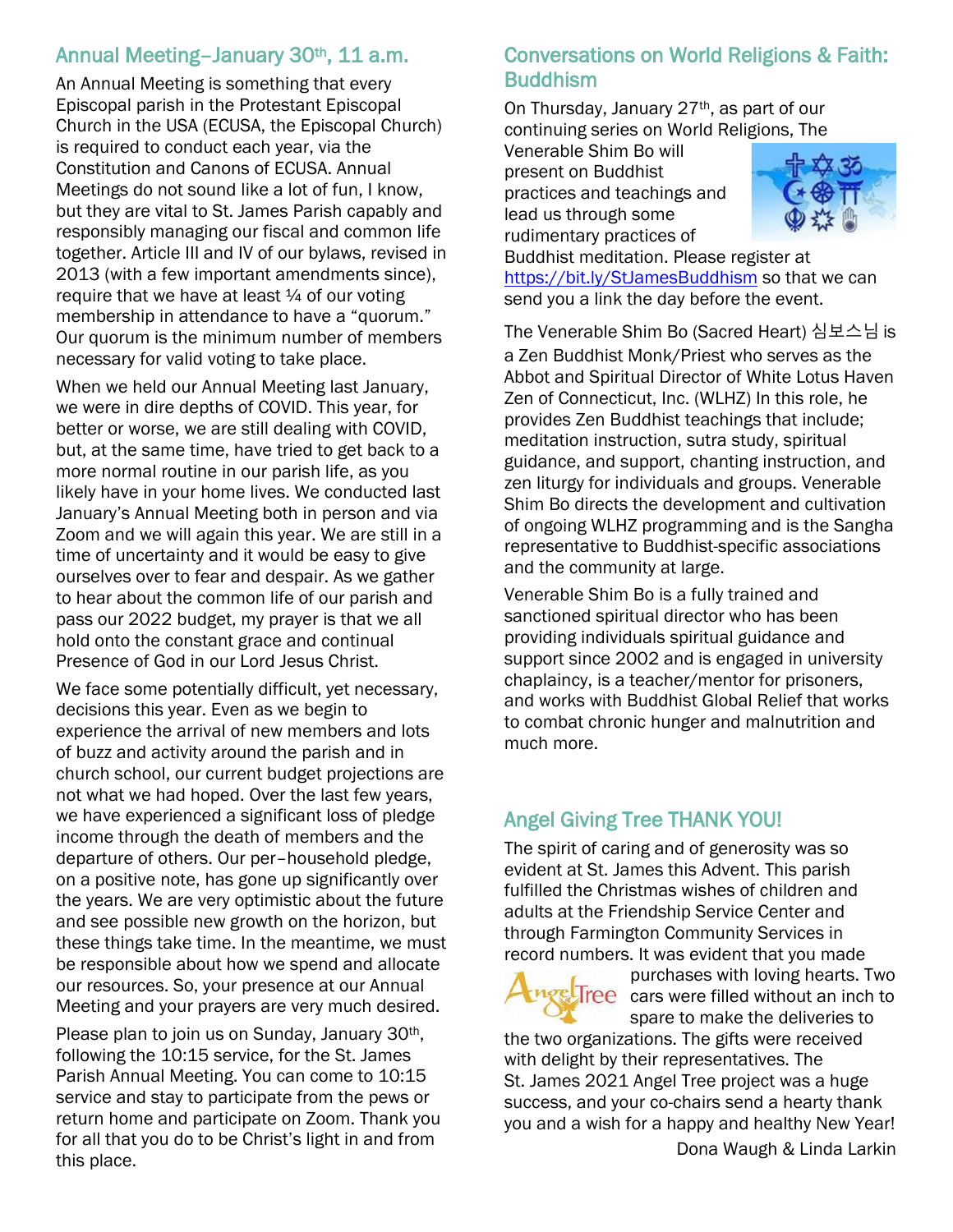# Faith & Fries return!!

In November, 2019 we launched a new community conversation called *Faith and Fries*. In concert with First Church of Christ,

Congregational, Farmington, our aim was to invite our two communities, along with the wider Farmington Valley community, to have conversations around faith and culture, faith and society, and the spiritual life, in general. We really were building some momentum, holding our gatherings at Taprock in Unionville, in growing the *Faith and Fries* community, when COVID came

along and … you can guess the rest. Please join us as we relaunch *Faith and Fries*, on Monday, January 24th, from 7-8:30 pm. Folks are invited to gather at Taprock Beer Bar & Refuge, in Unionville for a drink, you



can grab some fries or a meal, if you choose, and share our thoughts about how cultural events and ideas intersect faith. Invite your neighbors, friends who don't go to church, whomever you think might enjoy stimulating conversation around culture and faith (or a lack of it).

## Looking beyond ourselves: Farmington Food Pantry month!

Every year the St. James family has committed to providing non-perishable food items, household items and cash to the Farmington Food Pantry for the months of January and June. The Farmington Food Pantry and the 200+ local families that it currently serves depend greatly on these donations. All clients are pre-qualified through



Farmington Social Services. Each month the pantry provides families with 7,000+ pounds of non–perishable items.

Food and monetary contributions may, of course, be made any time of the year. If you wish to make a monetary contribution, write the check out to *St. James* with *Farmington Food Pantry* in the note section. Please consider buying double many of the staples that are regulars on your shopping list and bring the duplicates to the narthex and place them in the box labeled Farmington Food Pantry. Please be generous.

# Teen Bible Study

In December, Teen Bible Study will meet on Sundays, January 9<sup>th</sup> and January 23<sup>rd</sup> following the service. All students in high school are invited and encouraged to participate! Bible Study books will be provided with some at home continuation throughout the weeks! We will be working on "Weeks 11-14" in our Bible Study book. As always, please feel free to email me with any questions at amy.siyouthminister@gmail.com

# Prayer Team

From time to time, The Prayer Team shares something of what has been helpful to us, in the hope that you may find it helpful, too … As we look ahead to a joyful Christmas, but also beyond into a New Year, I came upon this Christmas Prayer.

#### *A Christmas Prayer for Action*

When the song of the angels is stilled, when the star in the sky is gone, when the kings and the princes are home, when the shepherds are back with the flocks,

Then the work of Christmas begins...

To find the lost, to heal the broken in spirit, to feed the hungry, to release the oppressed, to rebuild the nations, to bring peace among all peoples, to make a little music with the heart ... And to radiate the light of Christ, every day, in every way, in all that we do, and in all that we say...

Then the work of Christmas begins.

Howard Thurman

St. James Prayer Team … Praying together for you *Always available, always confidential*

Pat Clark

Carol Kirkwood

Donna Paye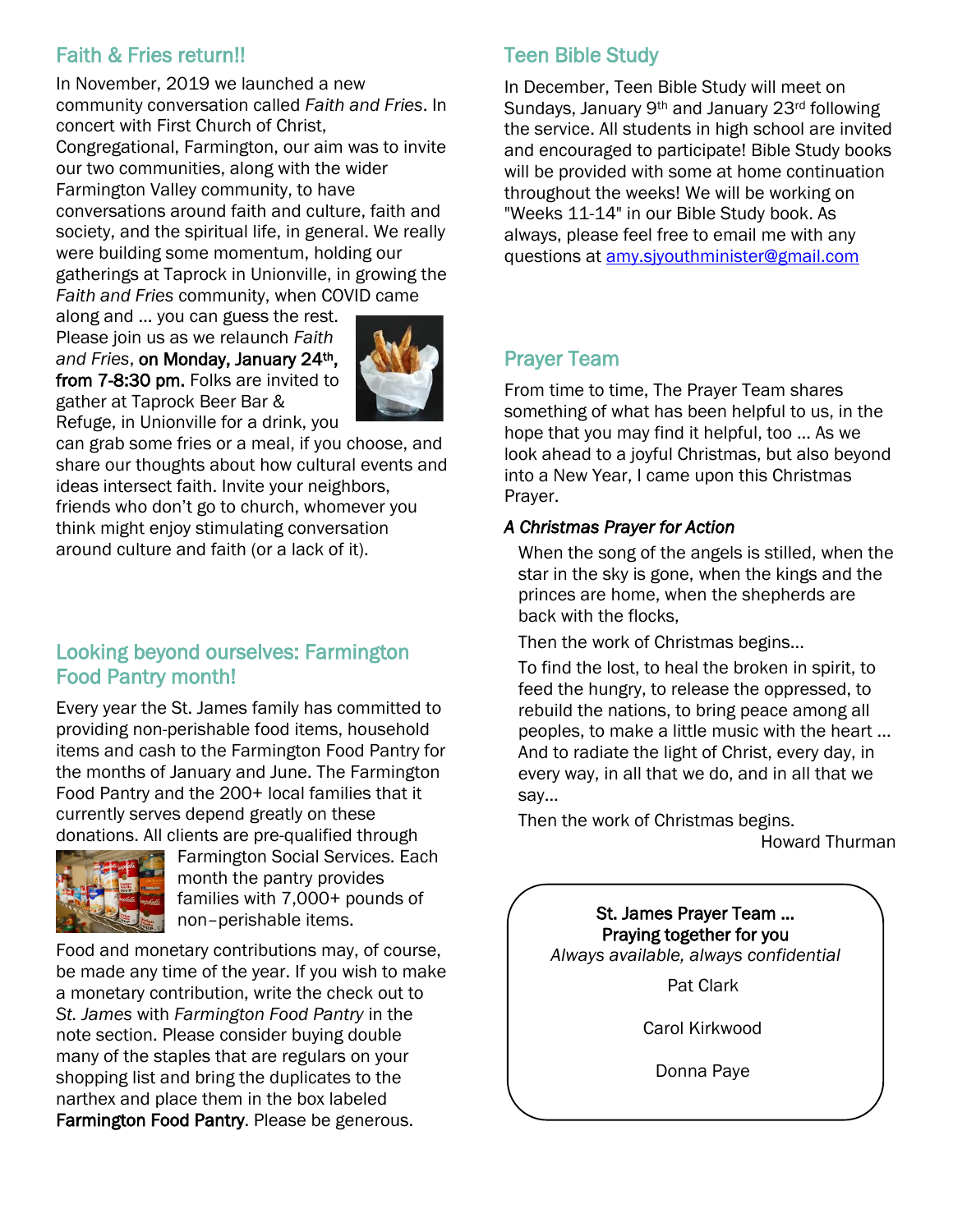## Minutes of the Vestry of St. James: November 18, 2021

Present via Zoom: Fr. George Roberts, Carol Kirkwood, Kim Pereira, Jim Wilkie, Tom Nelson, Foster White, Kimberly Faubert, Maina Rice, Anna Whilby.

Absent: EJ Ososki, Mimi Hostetter, Robyn Shover

Meeting called to order 7:06pm

#### Minutes of October 21, 2021, Vestry Meeting

Foster moved to accept the minutes. Tom seconded. Unanimous vote to accept the minutes.

### Ministry Reports

*Finance/Treasurer's report – October 2021* Foster moved to accept the report. Kim F seconded.

Discussion / Questions

- Budget is on track with minimal variances as of October 2021 – \$13K ahead.
- Jerry Hess is always available to give any explanations on investment questions
- If all stays on target year end, we will be at smaller projected deficit.

Unanimous vote to accept the financial report.

#### *Stewardship Project*

- Fr George stated 75-80% usually come in toward end of appeal and some are in after end date.
- Vestry encouraged to get in their pledges soon if not done yet.
- Thanks to Kim F for the beautiful lighted Stewardship tree that is in the church, it has generated lots of positive conversations and comments.

#### *Capital Campaign Feasibility - Improving Building Accessibility*

- Fr George, Jim W, John Smith, (Kim P and Neil Clark joined via Zoom) met with Leland Torrence to get his opinion about improving building accessibility. Leland is the brother of long-time parishioner Grier. Leland is the owner of a company that specializes in prolonging a buildings replacement period by extending its usefulness and maximizing its efficiency.
- Jim W reported that it was a very productive meeting as they walked both the exterior and interior and many ideas shared.
- One idea to consider is have a "Fair" to look at needs assessment. Where community

trades people and others who have an interest / investment in the church / Farmington community and its history come together. They would offer their expertise and ideas free of charge, we could provide a lunch. Possibly look at holding it in the Spring. Leland and John Smith have both had experience and are familiar with this type of process in their communities.

• Need to create a 5–10 year to do list. Lots to consider when making changes and often one change leads to another. Best to break things down into projects to get to the whole. Areas of assessing include accessibility, drainage, building, elevator vs lift. What helps the most amount of people?

#### New Business

*Resolution for housing allowance*  A motion was made by Kim F for housing allowance resolution as stated below.

*"Resolution of the Vestry Meeting of 11/18/21: Whereas the Rev. George Roberts is employed as a minister of the Gospel by St. James Episcopal Church, Farmington, CT, which although providing a residence for him does not provide the full cost of maintaining and furnishing such a residence, the Vestry resolves that of the total compensation of \$103,150 to be paid to the Rev. Roberts during 2022, that \$7,200 be designated a parsonage allowance within the meaning of that term as used in Section 107 of the IRS Code of 1986 as amended, but in any event until further notice the parsonage allowance shall be \$600.00 per month."*

Motion seconded by Anna Unanimous vote to accept the resolution as stated.

*Discussion of possible new vestry members* 

- There will be 3 openings as terms will be up for Mimi, Robyn, and Kim P.
- The 2022 Annual meeting will be held on Sunday January 30, 2022.

#### *Discussion of Vestry Retreat*

• Plans to hold a Vestry retreat on Saturday February 5, 2022, 9 am – 3 pm - to be decided if in person or on Zoom once date is closer.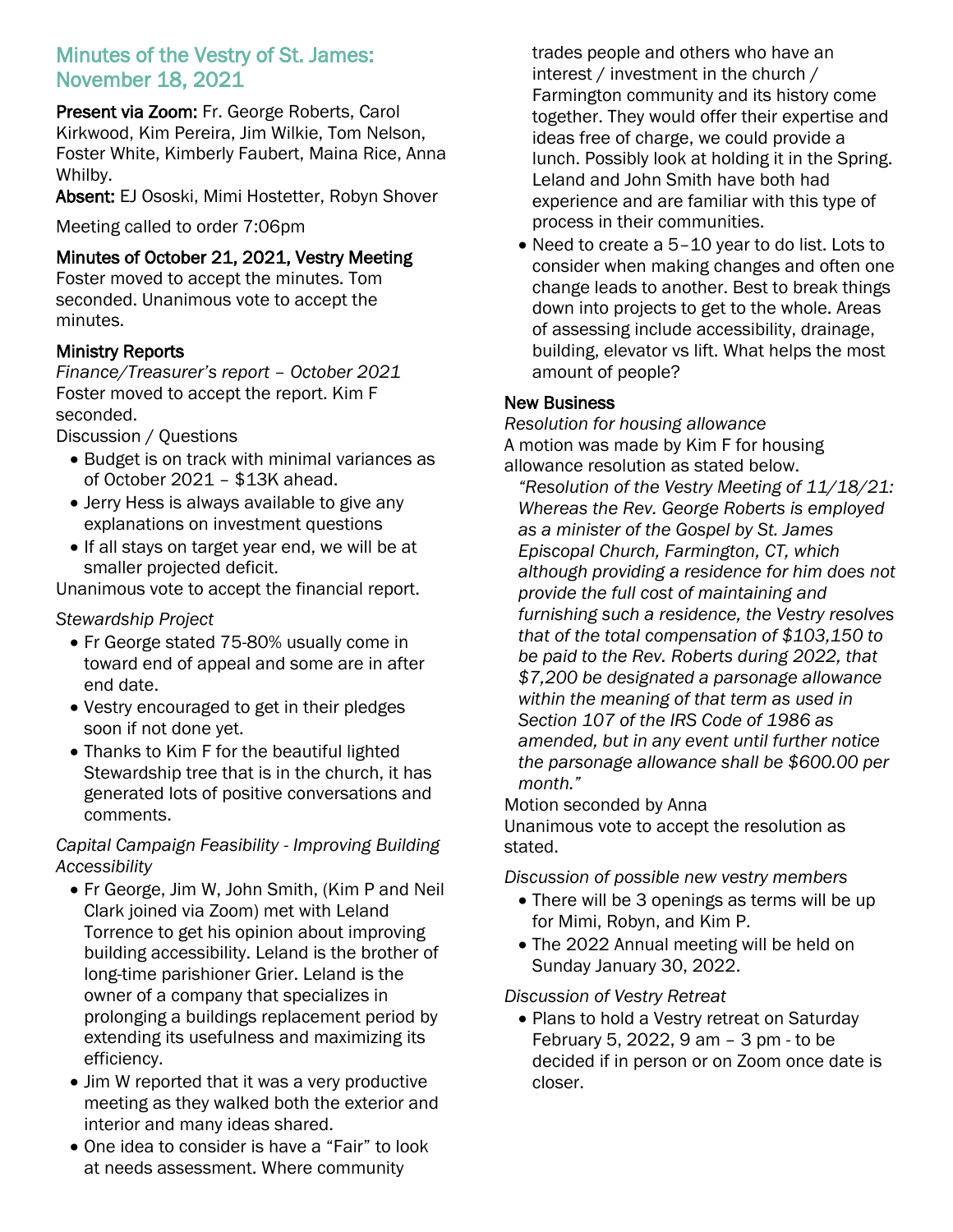#### *Other Discussion*

- Fr George sensitive to checking in with those not seen or heard from in a while and has sent notes. Maina has made some contacts of families and people she has not seen to see how they are doing. Others have done the same. Vestry encouraged to reach out. Fr George brought up it may be time to revisit considering a Pastoral Care Team.
- Fr George and all vestry members feel it is time to put the prayer books and hymnals back in the pew racks. Bibles will also be added to the pew rack. The Bibles can be used during quiet time or to follow service readings.

#### *Discussion of Racial reconciliation, healing, and justice. Grassroots? Pursue available grants.*

• There are grants available through the diocese to be used for providing workshops, speakers etc. on racial reconciliation, healing, and justice. Grant process is simple, but you must be in collaboration with other communities in offering workshops, class, speakers etc. Fr George has been meeting with priests of St Albans Simsbury, Trinity Tariffville, and Grace Hartford.

*Bishop Laura Visit on Nov 14th with Vestry* 

- Congratulations to our confirmands: Kevin Ives, Benjamin Martin, Lindsay Hillemeir, and Lila Manton.
- After the service Bishop Laura and Maggie Breen, Region Missionary met with Vestry members where we discussed "A Call for Unity" written in 1963 by 8 Alabama white clergy and the response of Dr Martin L King's "Letter from Birmingham Jail".

### Old Business

*Audiovisual Equipment for automated streaming*

- Think about doing the system ourselves with buying just a new camera and computer – would be less expensive
- Would need 4 or more people trained to run the system to set up on-duty rotation. All would be trained – training not complex.

Foster made a motion to adjourn. Carol seconded. Unanimous vote to adjourn. Adjourned at 9:16pm

Respectfully Submitted Carol Carol Kirkwood, Clerk

# Sunday Adult Bible Study

Sundays at noon we gather virtually for our Bible study with a set of Letters from Paul: Ephesians and Philippians. The study guides, *For Everyone*, are available in the office with a cost of \$17 for both (1 book for each Letter). Please do not worry if you cannot afford to pay for books; no one will be left out, just let Fr. George know. All are welcome!

# Notes from the Parish Office

The 2022 Altar Flower Chart is now in the narthex. Please sign–up for a Sunday when you would like to donate and dedicate the flowers for the day's services. Note that there will be no altar flowers during the Lenten season.

If you pledged for 2022 and requested envelopes, the boxed envelope sets are available in the narthex for you to pick–up. Please contact the parish office if you would like your envelope set dropped off at your home.

# Celebrating January Birthdays

*Anna Bongiorno Erik Ososki Peter Wack Andrew Martin Evan Chekas Eli Johansen Barbara Preneta Regan Kelly Philip Pearson*



## Your picture in a brochure or on our website?

St. James Parish uses candid photos of various church activities on our website and in publications (like this *Epistle*). If you prefer that your photo NOT be displayed, please contact the parish office; we maintain a list of members whose likeness is not to be shared.